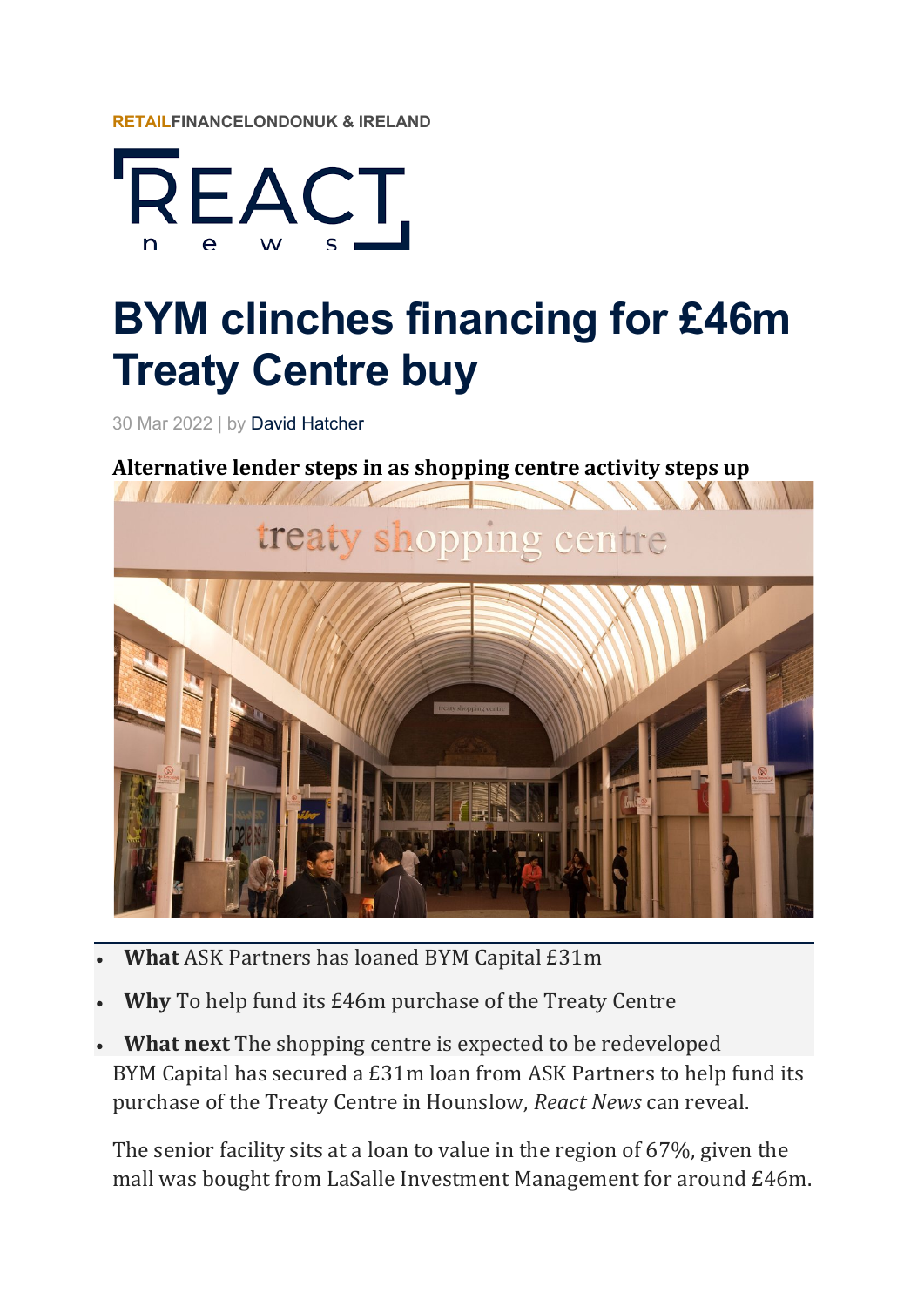The 330,000 sq ft shopping centre sits on a six-acre site, including a multi-storey carpark. Tenants include Debenhams, Next and H&M, although BYM is expected to explore a wholesale redevelopment of the Treaty Centre.



BYM also bought The Spires using financing from ASK

BYM entered into exclusive talks to buy the Treaty Centre in October last year at a price considerably lower than the £69.1m LaSalle paid in 2018. Its ultimate purchase was one of a string of buys that has resulted in momentum picking up in the UK shopping centre market on a relative basis, with values starting to recover from a pandemic nadir.

BYM was established in 2016 by Matan Amitai, Joseph Dunner and Ben Ditovsky. It has previously specialised in office to residential conversion but has been active in the shopping centre repositioning market in recent times.

The investor also bought Erith Riverside Shopping Centre in Bexley last year for approaching £18m, as well as The Spires in Banet for around